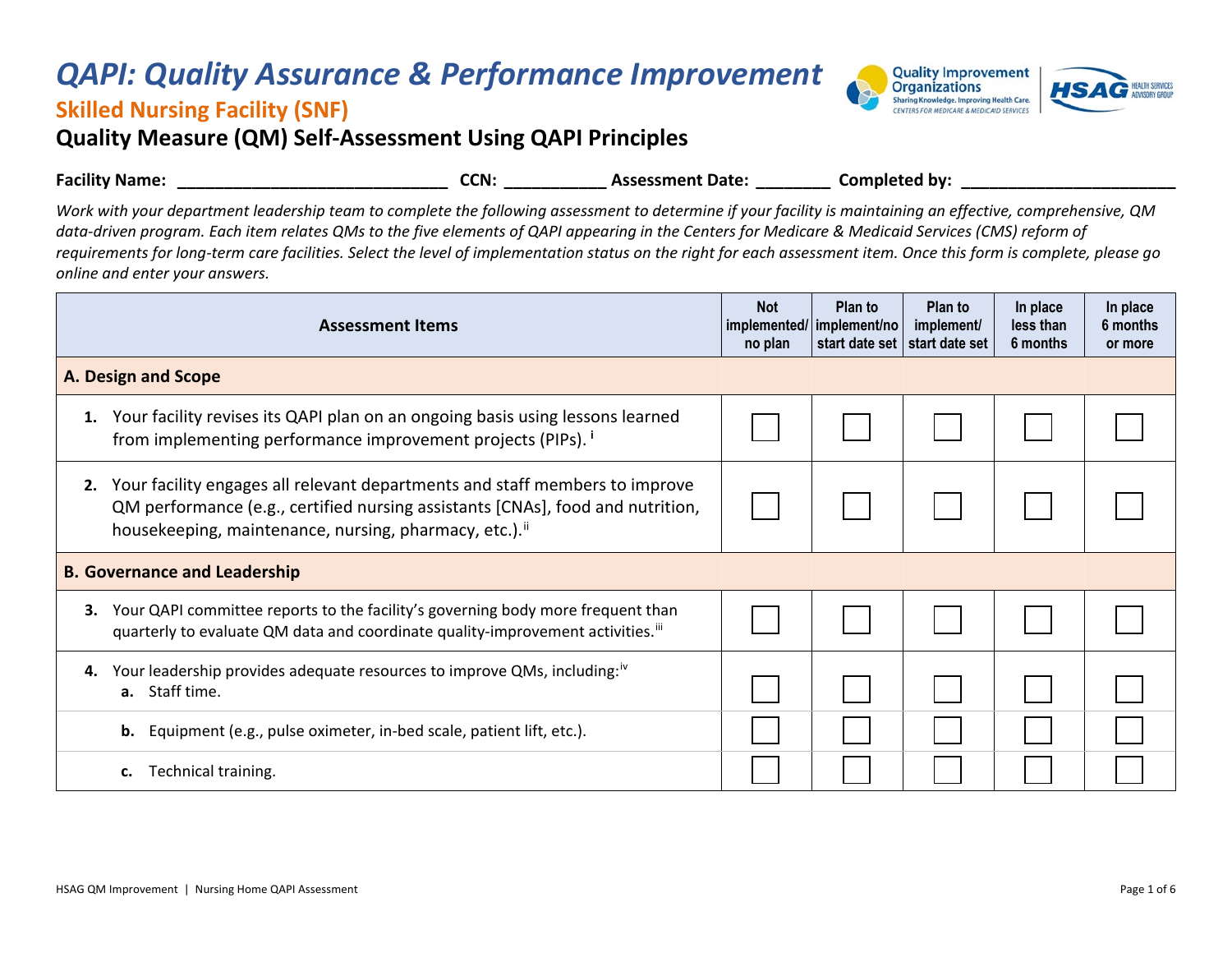| <b>Assessment Items</b>                           |                                                                                                                                                                         | <b>Not</b><br>no plan | Plan to<br>implemented/ implement/no<br>start date set | Plan to<br>implement/<br>start date set | In place<br>less than<br>6 months | In place<br>6 months<br>or more |
|---------------------------------------------------|-------------------------------------------------------------------------------------------------------------------------------------------------------------------------|-----------------------|--------------------------------------------------------|-----------------------------------------|-----------------------------------|---------------------------------|
|                                                   | C. Feedback, Data Systems, and Monitoring                                                                                                                               |                       |                                                        |                                         |                                   |                                 |
|                                                   | 5. Your organization maintains an effective system where all staff members can regularly<br>review your Quality Star Rating and the 15 contributing QMs. <sup>v</sup>   |                       |                                                        |                                         |                                   |                                 |
| 6.                                                | Your organization identifies opportunities for improving your QM Star Rating through<br>benchmarking performance targets (e.g., state/national averages). <sup>vi</sup> |                       |                                                        |                                         |                                   |                                 |
| D. PIPS                                           |                                                                                                                                                                         |                       |                                                        |                                         |                                   |                                 |
|                                                   | 7. Your QAPI committee initiates/charters and documents PIPs focusing on QMs. <sup>vii</sup>                                                                            |                       |                                                        |                                         |                                   |                                 |
| 8.                                                | Every QM-related PIP measures outcomes to identify effective changes in<br>resident care and/or quality of life (QOL). Viii                                             |                       |                                                        |                                         |                                   |                                 |
| <b>E. Systematic Analysis and Systemic Action</b> |                                                                                                                                                                         |                       |                                                        |                                         |                                   |                                 |
| 9.                                                | Your organization uses root-cause analysis (RCA) to determine underlying causes for<br>underperforming QMs. <sup>ix</sup>                                               |                       |                                                        |                                         |                                   |                                 |
|                                                   | 10. Your organization monitors performance improvement for sustainability (e.g., audit<br>schedule and plan for monitoring). <sup>x</sup>                               |                       |                                                        |                                         |                                   |                                 |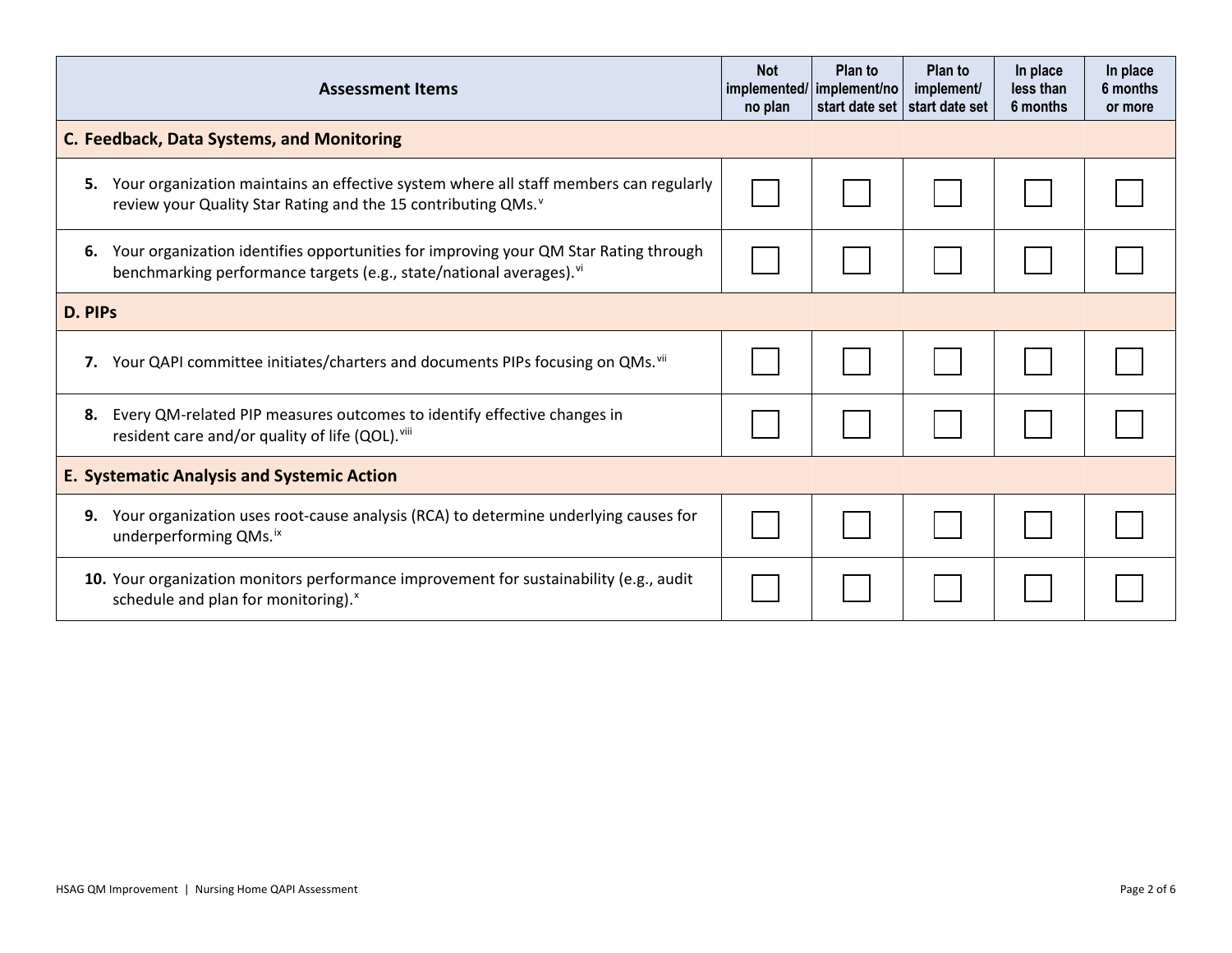**1. What do you believe is going well in your organization related to QMs or quality star rating?** *(Please upload any tools you are using)*

**2. What are some of the barriers you are facing with improving or maintaining your organization's quality star rating?** 

**3. What are your organizational goals surrounding quality star rating?**

This material was prepared by Health Services Advisory Group, the Medicare Quality Innovation Network-Quality Improvement Organization for Arizona and California, under contract with the Centers for Medicare & Medicaid Ser an agency of the U.S. Department of Health and Human Services. The contents presented do not necessarily reflect CMS policy. Publication No. QN-12SOW-XC-06122020-01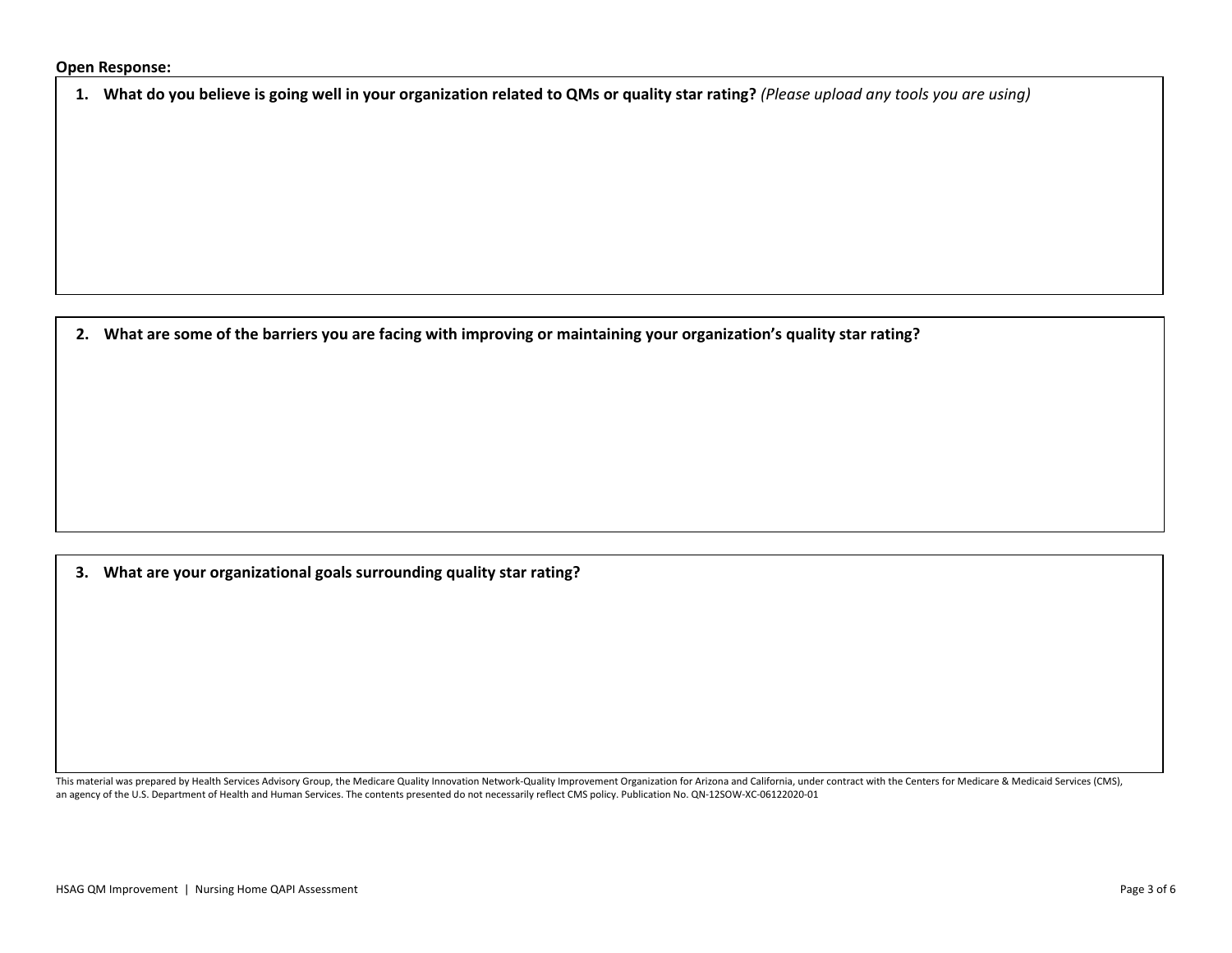- <span id="page-3-3"></span><span id="page-3-2"></span><span id="page-3-1"></span><span id="page-3-0"></span>i **Rationale:** The QAPI plan will guide your facility's overall performance improvement. It is a living document that the facility will continue to refine and revisit. **References:** Guide to develop purpose, guiding principles, and scope for QAPI. [https://www.cms.gov/Medicare/Provider-Enrollment-and-](https://www.cms.gov/Medicare/Provider-Enrollment-and-Certification/QAPI/downloads/QAPIPurpose.pdf)[Certification/QAPI/downloads/QAPIPurpose.pdf](https://www.cms.gov/Medicare/Provider-Enrollment-and-Certification/QAPI/downloads/QAPIPurpose.pdf) 
	- − Guide to developing a QAPI plan.<https://www.cms.gov/Medicare/Provider-Enrollment-and-Certification/QAPI/downloads/QAPIPlan.pdf>
	- − Sample Nursing Home QAPI plan template[. https://www.hsag.com/contentassets/cf3caa92784541d287d94da0ae266697/nhqcc\\_sample-qapi-work](https://www.hsag.com/contentassets/cf3caa92784541d287d94da0ae266697/nhqcc_sample-qapi-work-plan_2016_template.docx)[plan\\_2016\\_template.docx](https://www.hsag.com/contentassets/cf3caa92784541d287d94da0ae266697/nhqcc_sample-qapi-work-plan_2016_template.docx)
	- − QAPI Five Elements. <https://www.cms.gov/Medicare/Provider-Enrollment-and-Certification/QAPI/downloads/qapifiveelements.pdf>
	- − QAPI Self-Assessment.<https://www.cms.gov/Medicare/Provider-Enrollment-and-Certification/QAPI/downloads/QAPISelfAssessment.pdf>
- ii **Rationale**: A QAPI program must be ongoing and comprehensive, dealing with the full range of services offered by the facility, including the full range of departments. **References:** Guide to develop purpose, guiding principles, and scope for QAPI. [https://www.cms.gov/Medicare/Provider-Enrollment-and-](https://www.cms.gov/Medicare/Provider-Enrollment-and-Certification/QAPI/downloads/QAPIPurpose.pdf)[Certification/QAPI/downloads/QAPIPurpose.pdf](https://www.cms.gov/Medicare/Provider-Enrollment-and-Certification/QAPI/downloads/QAPIPurpose.pdf)
	- − Guide to developing a QAPI plan, p. 1. <https://www.cms.gov/Medicare/Provider-Enrollment-and-Certification/QAPI/downloads/QAPIPlan.pdf>
	- − Sample nursing home QAPI plan template. [https://www.hsag.com/contentassets/cf3caa92784541d287d94da0ae266697/nhqcc\\_sample-qapi-work](https://www.hsag.com/contentassets/cf3caa92784541d287d94da0ae266697/nhqcc_sample-qapi-work-plan_2016_template.docx)[plan\\_2016\\_template.docx](https://www.hsag.com/contentassets/cf3caa92784541d287d94da0ae266697/nhqcc_sample-qapi-work-plan_2016_template.docx)
	- − QAPI Five Elements[. https://www.cms.gov/Medicare/Provider-Enrollment-and-Certification/QAPI/downloads/qapifiveelements.pdf](https://www.cms.gov/Medicare/Provider-Enrollment-and-Certification/QAPI/downloads/qapifiveelements.pdf)
	- − QAPI Self-Assessment.<https://www.cms.gov/Medicare/Provider-Enrollment-and-Certification/QAPI/downloads/QAPISelfAssessment.pdf>
	- − QAPI meeting agenda guide. <https://www.hsag.com/contentassets/221d31dfefba402488c41f56e565aeb4/qaaqapimeetingagendaguidefinal.pdf>
- iii Rationale: The governing body and/or administration of the nursing home develops a culture that involves leadership seeking input from facility staff, residents, and their families and/or representatives.
	- **References:** QAPI at a Glance Pages 8–10 and 17–20. <https://www.cms.gov/Medicare/Provider-Enrollment-and-Certification/QAPI/Downloads/QAPIAtaGlance.pdf>
	- − QAPI Leadership Rounding Tool[. https://www.cms.gov/Medicare/Provider-Enrollment-and-Certification/QAPI/Downloads/ProcessToolFramework.pdf](https://www.cms.gov/Medicare/Provider-Enrollment-and-Certification/QAPI/Downloads/ProcessToolFramework.pdf)
	- − F Tag 865—QAPI 483.75(f) Governance and Leadership. [https://www.federalregister.gov/documents/2019/07/18/2019-14946/medicare-and-medicaid-programs](https://www.federalregister.gov/documents/2019/07/18/2019-14946/medicare-and-medicaid-programs-requirements-for-long-term-care-facilities-regulatory-provisions-to)[requirements-for-long-term-care-facilities-regulatory-provisions-to](https://www.federalregister.gov/documents/2019/07/18/2019-14946/medicare-and-medicaid-programs-requirements-for-long-term-care-facilities-regulatory-provisions-to)
	- − F Tag 867—QAPI 483.75(g) The QAPI committee reports to the facility's governing body. [https://www.federalregister.gov/documents/2019/07/18/2019-](https://www.federalregister.gov/documents/2019/07/18/2019-14946/medicare-and-medicaid-programs-requirements-for-long-term-care-facilities-regulatory-provisions-to) [14946/medicare-and-medicaid-programs-requirements-for-long-term-care-facilities-regulatory-provisions-to](https://www.federalregister.gov/documents/2019/07/18/2019-14946/medicare-and-medicaid-programs-requirements-for-long-term-care-facilities-regulatory-provisions-to)
	- − HSAG PIP Guide <https://www.hsag.com/contentassets/0de8e0acb3524235ab5ddc8633b0b7c5/performance-improvement-plan-worksheet.pdf>
- iv **Rationale**: "The governing body assures adequate resources exist to conduct QAPI efforts. This includes designating one or more persons to be accountable for QAPI; developing leadership and facility-wide training on QAPI; and ensuring staff time, equipment, and technical training as needed." **References:** RAI 3.0 User's Manual Version 1.17.1. [https://downloads.cms.gov/files/mds-3.0-rai-manual-v1.17.1\\_october\\_2019.pdf](https://downloads.cms.gov/files/mds-3.0-rai-manual-v1.17.1_october_2019.pdf)
	- − F Tag 944—QAPI program mandatory training. [https://www.federalregister.gov/documents/2019/07/18/2019-14946/medicare-and-medicaid-programs-requirements](https://www.federalregister.gov/documents/2019/07/18/2019-14946/medicare-and-medicaid-programs-requirements-for-long-term-care-facilities-regulatory-provisions-to)[for-long-term-care-facilities-regulatory-provisions-to](https://www.federalregister.gov/documents/2019/07/18/2019-14946/medicare-and-medicaid-programs-requirements-for-long-term-care-facilities-regulatory-provisions-to)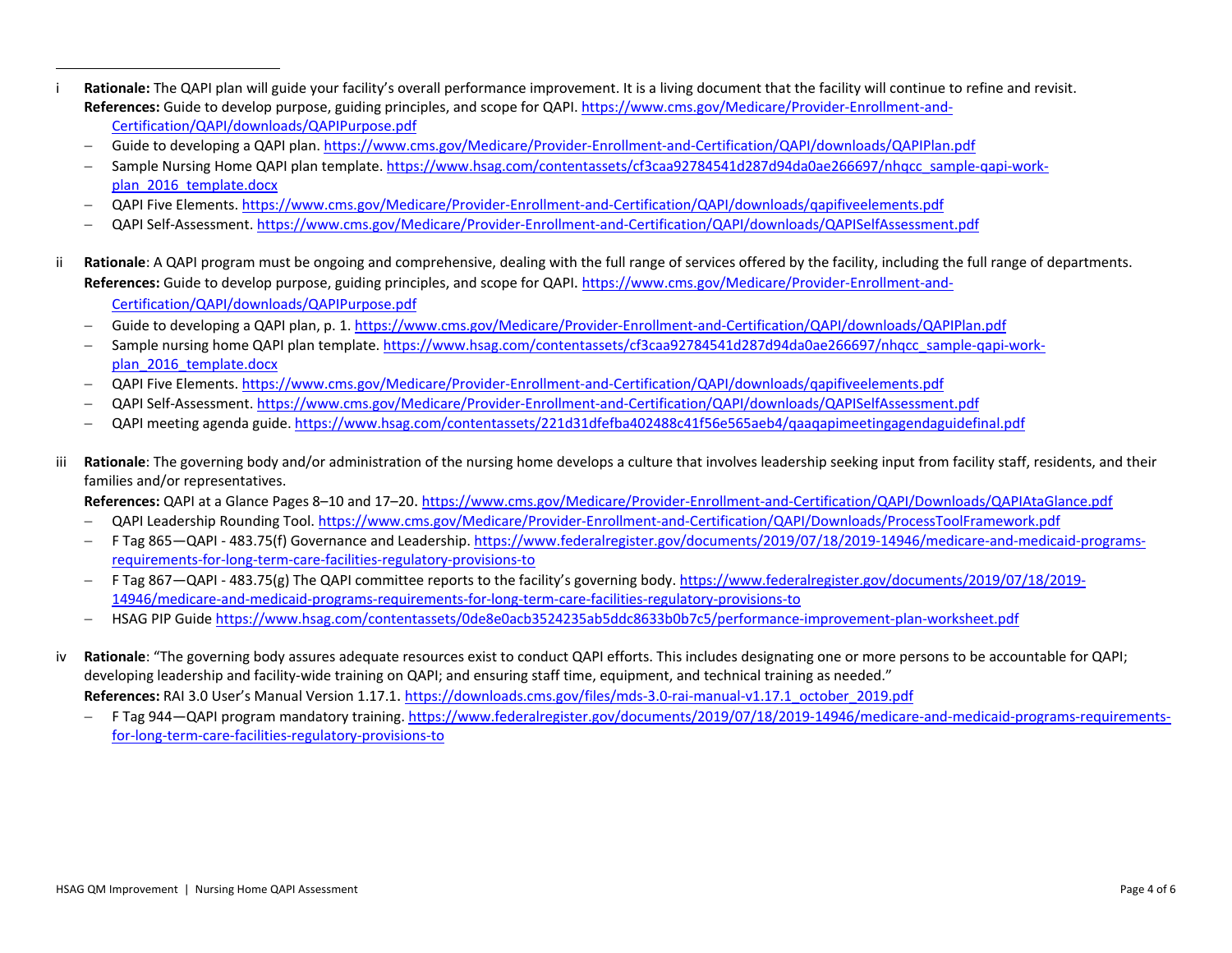- <span id="page-4-2"></span><span id="page-4-1"></span><span id="page-4-0"></span>v **Rationale**: The facility puts in place systems to monitor care and services, drawing data from multiple sources. **References:** QAPI at a glance (pages 13–16). <https://www.cms.gov/Medicare/Provider-Enrollment-and-Certification/QAPI/Downloads/QAPIAtaGlance.pdf>
	- − Corresponding tools for Element 3[. https://www.cms.gov/Medicare/Provider-Enrollment-and-Certification/QAPI/Downloads/ProcessToolFramework.pdf](https://www.cms.gov/Medicare/Provider-Enrollment-and-Certification/QAPI/Downloads/ProcessToolFramework.pdf)
		- o Measure/Indicator Development Worksheet
		- o Measure/Indicator Collection and Monitoring Plan
		- o Instructions to Develop a Dashboard
		- o Goal Setting Worksheet
		- o Prioritization Worksheet for PIPs
	- − Nursing Home Compare[. https://www.medicare.gov/nursinghomecompare/search.html?](https://www.medicare.gov/nursinghomecompare/search.html?%20)
	- − HSAG QM presentation, QM dashboard, QM tip sheets. <https://www.hsag.com/en/medicare-providers/states-of-service/california/nursing-homes/>
	- − MDS/CASPER reports
	- − HSAG readmission report
- vi **Rationale**: This element includes using Performance Indicators to monitor a wide range of care processes and outcomes, and review findings against benchmarks and/or targets the facility has established for performance.
	- **References:** QAPI at a glance (pages 13–16). <https://www.cms.gov/Medicare/Provider-Enrollment-and-Certification/QAPI/Downloads/QAPIAtaGlance.pdf>
	- − Corresponding tools for Element 3[. https://www.cms.gov/Medicare/Provider-Enrollment-and-Certification/QAPI/Downloads/ProcessToolFramework.pdf](https://www.cms.gov/Medicare/Provider-Enrollment-and-Certification/QAPI/Downloads/ProcessToolFramework.pdf)
		- o Measure/Indicator Development Worksheet
		- o Measure/Indicator Collection and Monitoring Plan
		- o Instructions to Develop a Dashboard
		- o Goal Setting Worksheet
		- o Prioritization Worksheet for Performance Improvement Projects
	- − Nursing Home Compare[. https://www.medicare.gov/nursinghomecompare/search.html?](https://www.medicare.gov/nursinghomecompare/search.html?)
	- − HSAG QM presentation, QM dashboard, QM tip sheets. <https://www.hsag.com/en/medicare-providers/states-of-service/california/nursing-homes/>
	- − MDS/CASPER reports
	- − HSAG readmission report
- vii **Rationale**: A PIP is a concentrated effort on a particular problem in one area of the facility or facility-wide. It involves gathering information systematically to clarify issues or problems and intervening for improvements. The facility conducts PIPs to examine and improve care or services in areas that the facility identifies as needing attention. **References:** PIP Charter Worksheet. <https://www.cms.gov/Medicare/Provider-Enrollment-and-Certification/QAPI/downloads/PIPCharterWkshtdebedits.pdf>
	- − PIP Guide.<https://www.hsag.com/contentassets/0de8e0acb3524235ab5ddc8633b0b7c5/performance-improvement-plan-worksheet.pdf>
	- − Storyboard Guide for PIPs. <https://www.cms.gov/Medicare/Provider-Enrollment-and-Certification/QAPI/downloads/PIPStoryBdGuide.pdf>
	- − PIP Launch Check List[. https://www.cms.gov/Medicare/Provider-Enrollment-and-Certification/QAPI/downloads/PIPLaunchChecklistdebedits.pdf](https://www.cms.gov/Medicare/Provider-Enrollment-and-Certification/QAPI/downloads/PIPLaunchChecklistdebedits.pdf)
	- − PIP Inventory.<https://www.cms.gov/Medicare/Provider-Enrollment-and-Certification/QAPI/downloads/PIPInventorydebedits.pdf>
	- − QAPI at a Glance[. https://www.cms.gov/Medicare/Provider-Enrollment-and-Certification/QAPI/Downloads/QAPIAtaGlance.pdf](https://www.cms.gov/Medicare/Provider-Enrollment-and-Certification/QAPI/Downloads/QAPIAtaGlance.pdf)